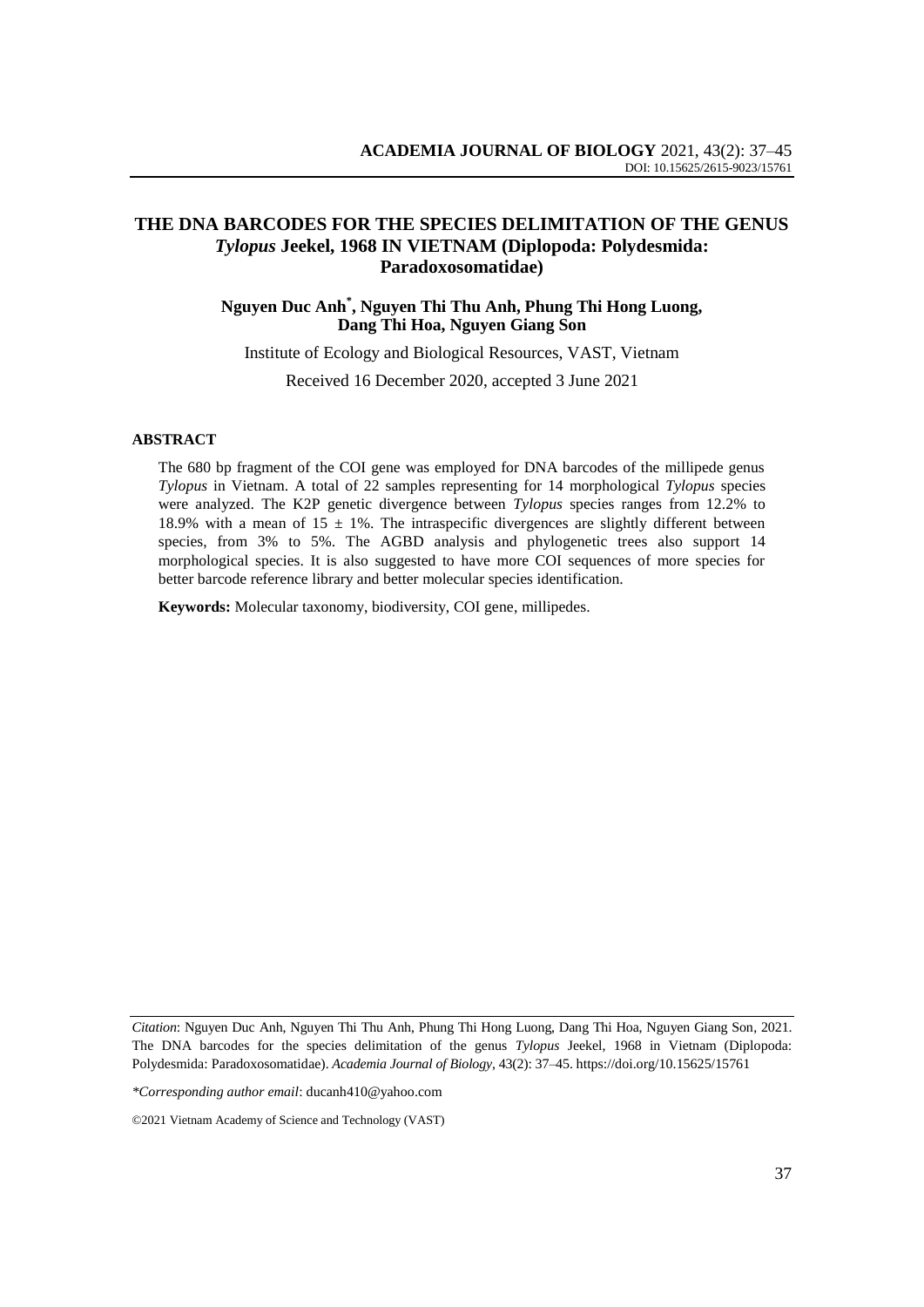## **INTRODUCTION**

*Tylopus* is one of the largest genera in the family Paradoxosomatidae Daday, 1889, with 64 valid species distributed in mountainous areas in Indochina and the southern part of China (Golovatch & Enghoff, 1993; Likhitrakarn et al., 2010; Nguyen, 2012). Taxonomy of the genus has been revised by Golovatch & Enghoff (1993) and Likhitrakarn et al. (2010), but species occurring in areas other than Thailand have yet been poorly studied.

To date, 20 *Tylopus* species have been recorded in Vietnam (Attems, 1937, 1953; Golovatch, 1984; Enghoff et al., 2004; Nguyen, 2012; Golovatch, 2019). These species have been found only from the type localities in the original descriptions. Since Vietnam is located in the distribution center of the genus *Tylopus*, the number of *Tylopus* species is expected to be higher than in present. Vietnamese *Tylopus* species can be distinguished by morphological characters, mainly gonopod conformation. Some species are differentiated in minor gonopod structure, for example *Tylopus phanluongi* Nguyen, 2012 and *Tylopus hilaris* (Attems, 1937) (Nguyen, 2012). Thus, molecular data are suggested to be used for species description and recognition. Unfortunately, there are no published reports on molecular data of the genus *Tylopus* except 16S rRNA of several *Tylopus* species (Nguyen et al., 2017).

Molecular based taxonomy has been recently used with sequence diversities in the Folmer segment of the mitochondrial gene, Cytochrome c oxidase subunit I. The COI barcodes have also been used to distinguish millipede species. For example, Wesener (2015) used the COI fragment to synonymize *Glomeris malmivaga* Verhoeff, 1912 with *Glomeris ornata* Koch, 1847. Zhao et al. (2020) used a COI fragment for additional data for new species description. The COI sequences are also used in many barcoding projects relating to myriapods, e.g. Barcoding Fauna Bavarica (Spelda et al., 2011). However,

the database or reference library for DNA barcodes are still limited. In other words, for the identification of a wide set of species, reference barcode libraries are needed. Therefore, more COI data for millipede species should be sequenced and published.

This work is devoted to provide the COI barcodes for species delimitation of the genus *Tylopus* in Vietnam, and furthermore to build up the barcoding reference library for the Vietnamese millipede fauna.

### **METHOD AND METARIALS**

### **Taxon sampling, identification and DNA extraction**

A total of 22 specimens was collected from various part of Vietnam and directly preserved in ethanol 85–90%. All were examined under microscope Olympus SZX10 to exactly identify members of the genus *Tylopus*. All materials and voucher specimens are kept in Department of Soil Ecology, Institute of Ecology and Biological Resources (IEBR, Vietnam), and Field Museum of Natural History (Chicago, USA).

Total genomic DNA was extracted from leg tissue using the DNAeasy Blood & Tissue Kit (Qiagen<sup>TM</sup>).

## **DNA amplification and sequencing**

A fragment of the mitochondrial gene, Cytochrome c Oxidase Subunit I (COI) was amplified using the polymerase chain reaction (PCR). The set of universal primers COI-1F20 (5'-ACTCTAATCATAAGG AT-3') and COI-1R19 (5'-TAAACCTCCGGGTGACCAA-3') (Nguyen et al., 2017) was used to amplify a 680 bp fragment of the COI gene. The PCR conditions were as following: denaturation at 94  $^{\circ}$ C for 5 min., 38 cycles of 94  $^{\circ}$ C for 45 seconds, 42  $^{\circ}$ C for 45 seconds, 72  $^{\circ}$ C for 1 minute, and final  $72^{\circ}$ C for 5 min. After thermal cycling, 2 µl PCR products was screened for potentially successful amplification of a fragment of 16 S or COI by using electrophoresis in 1.2% Agarose- TBE 1X. The electrophoresis was performed in conditions of 100 mA, 120 V and 20 minutes.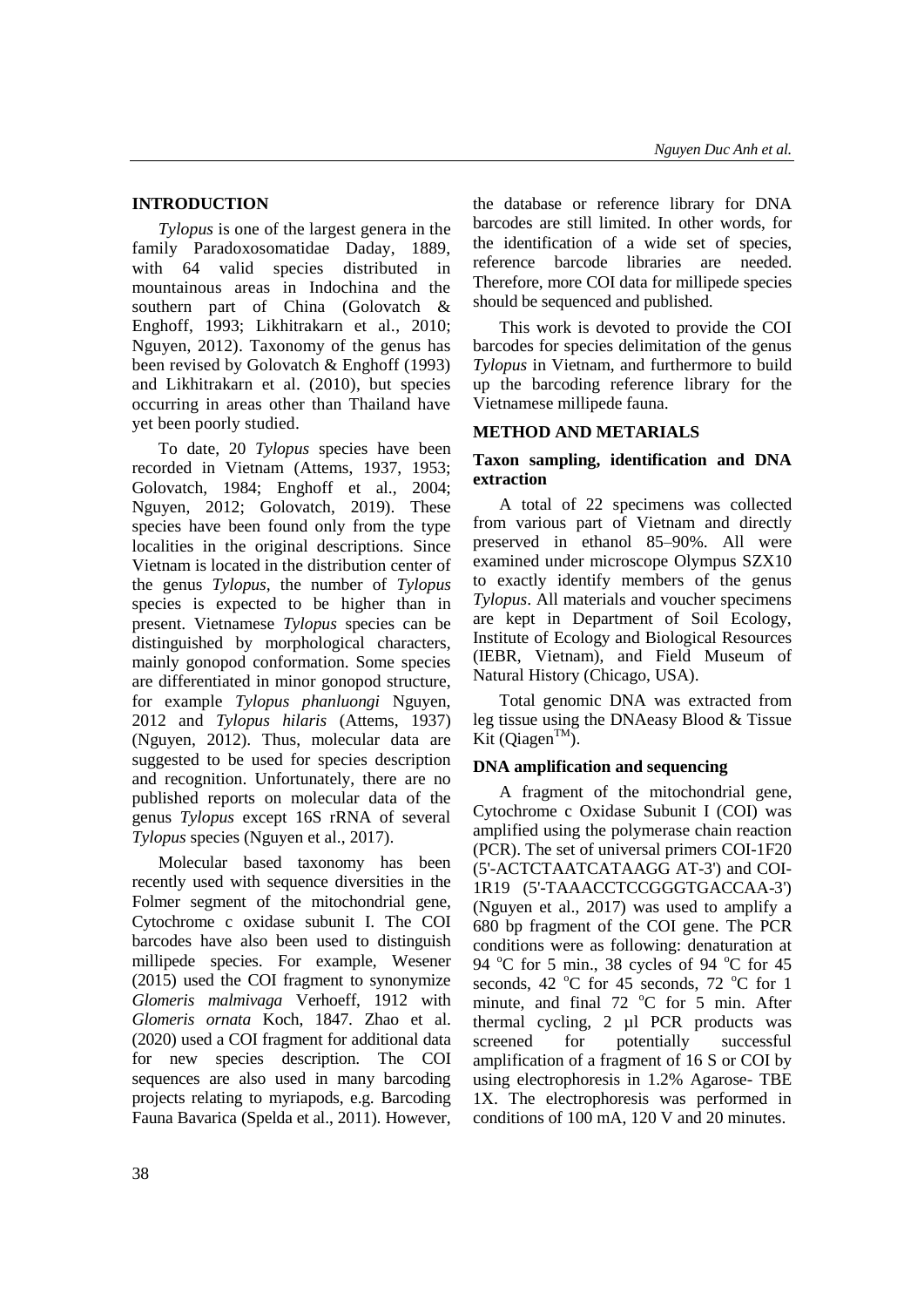About 20 µl of successfully amplified PCR products were purified using the ExosapIT with the company protocol. The purified PCR products were sent to sequence using an Applied Biosystems automatic sequencer (ABI3130 XL) at the Institute of DNA Technology (Vietnam) using the same primer sets as for initial PCR.

#### **Alignment and phylogenetic analysis**

Each successful sequence was checked and edited manually using BioEdit ver.7.1 (Hall, 1999), and confirmed using BLASTN 2.6.0+ searches (Zhang et al., 2000). All confirmed sequences were aligned using Cluster X ver.2.0 (Larkin et al., 2007) the ambiguous nucleotide sites and gaps were removed using MEGA X (Kumar et al., 2018).

*Table 1.* Analyzed species/specimens, deposition voucher, collection data and GenBank accession number

| No.            | <b>Species</b>            | Locality                           | Voucher         | <b>COI</b> | <b>Notes</b>               |  |
|----------------|---------------------------|------------------------------------|-----------------|------------|----------------------------|--|
| 1              | Tylopus crassipes         | Sapa, Lao Cai                      | IEBR-Myr 92     | KX096920   | Nguyen<br>et al.<br>(2017) |  |
| $\overline{2}$ | Tylopus hilaroides        | Cuc Phuong, Ninh Binh              | <b>IEBR-543</b> | MW384914   |                            |  |
| $\overline{3}$ | Tylopus hilaroides        | Cuc Phuong, Ninh Binh              | <b>IEBR-198</b> | MW384918   |                            |  |
| $\overline{4}$ | Tylopus hilaroides        | Cuc Phuong, Ninh Binh              | <b>SVE-149</b>  | MW384905   |                            |  |
| 5              | Tylopus hilaroides        | Cuc Phuong, Ninh Binh              | <b>SVE-173</b>  | MW384904   | In this                    |  |
| 6              | Tylopus hilaroides        | Tam Dao, Vinh Phuc                 | <b>SVE-55</b>   | MW384903   | study                      |  |
| $\tau$         | Tylopus nodulipes         | Huong Son, Ha Tinh                 | <b>IEBR-105</b> | MW384919   |                            |  |
| $\,$ 8 $\,$    | Tylopus nodulipes         | Minh Hoa, Quang Binh               | <b>IEBR-557</b> | MW384912   |                            |  |
| 9              | Tylopus<br>roseiparaterga | Ba Vi, Ha Noi                      | <b>SVE-70</b>   | MW384902   |                            |  |
| 10             | Tylopus<br>roseiparaterga | Tam Dao, Vinh Phuc                 | IEBR-185A       | KX096923   | Nguyen<br>et al.<br>(2017) |  |
| 11             | Tylopus sapaensis         | Sa Pa, Lao Cai                     | IEBR-93         | MW384908   |                            |  |
| 12             | Tylopus spinisternus      | Bi Doup - Nui Ba, Lam Dong         | <b>IEBR-234</b> | MW384916   |                            |  |
| 13             | Tylopus sp.1              | Ba Vi, Ha Noi                      | <b>SVE-73</b>   | MW384901   |                            |  |
| 14             | Tylopus sp.1              | Ba Vi, Ha Noi                      | <b>SVE-74</b>   | MW384900   |                            |  |
| 15             | Tylopus sp.2              | Phong Nha - Ke Bang,<br>Quang Binh | <b>IEBR-210</b> | MW384917   |                            |  |
| 16             | Tylopus sp.2              | Phong Nha - Ke Bang,<br>Quang Binh | IEBR-IPE6       | MW384907   | In this<br>study           |  |
| 17             | Tylopus sp.3              | Sa Pa, Lao Cai                     | <b>IEBR-556</b> | MW384913   |                            |  |
| 18             | Tylopus sp.4              | Son Dong, Bac Giang                | <b>IEBR-509</b> | MW384915   |                            |  |
| 19             | Tylopus sp.5              | Hoang Lien, Lao Cai                | <b>IEBR-558</b> | MW384911   |                            |  |
| 20             | Tylopus sp.6              | Tam Dao, Vinh Phuc                 | <b>IEBR-603</b> | MW384910   |                            |  |
| 21             | Tylopus sp.7              | Muong Nhe, Dien Bien               | <b>IEBR-617</b> | MW384909   |                            |  |
| 22             | Tylopus sp.8              | Bach Ma, Thua Thien Hue            | <b>IEBR-740</b> | MW384906   |                            |  |
| 23             | Oxidus gigas              | Sapa, Lao Cai                      | IEBR-Myr 113    | KX096921   |                            |  |
| 24             | Oxidus gigas              | Duc Xuan, Ha Giang                 | IEBR-Myr 516    | KX096928   |                            |  |
| 25             | Oxidus riukiaria          | Ryukyu, Japan                      | IEBR-H500       | KX096926   | Nguyen                     |  |
| 26             | Oxidus riukiaria          | Ryukyu, Japan                      | IEBR-H500J      | KX096927   | et al.                     |  |
| 27             | Oxidus gracilis           | Taiwan                             | <b>IEBR-549</b> | KX096931   | (2017)                     |  |
| 28             | Oxidus gracilis           | Ryukyu, Japan                      | <b>IEBR-466</b> | KX096924   |                            |  |
| 29             | Oxidus gracilis           | Ryukyu, Japan                      | <b>IEBR-471</b> | KX096925   |                            |  |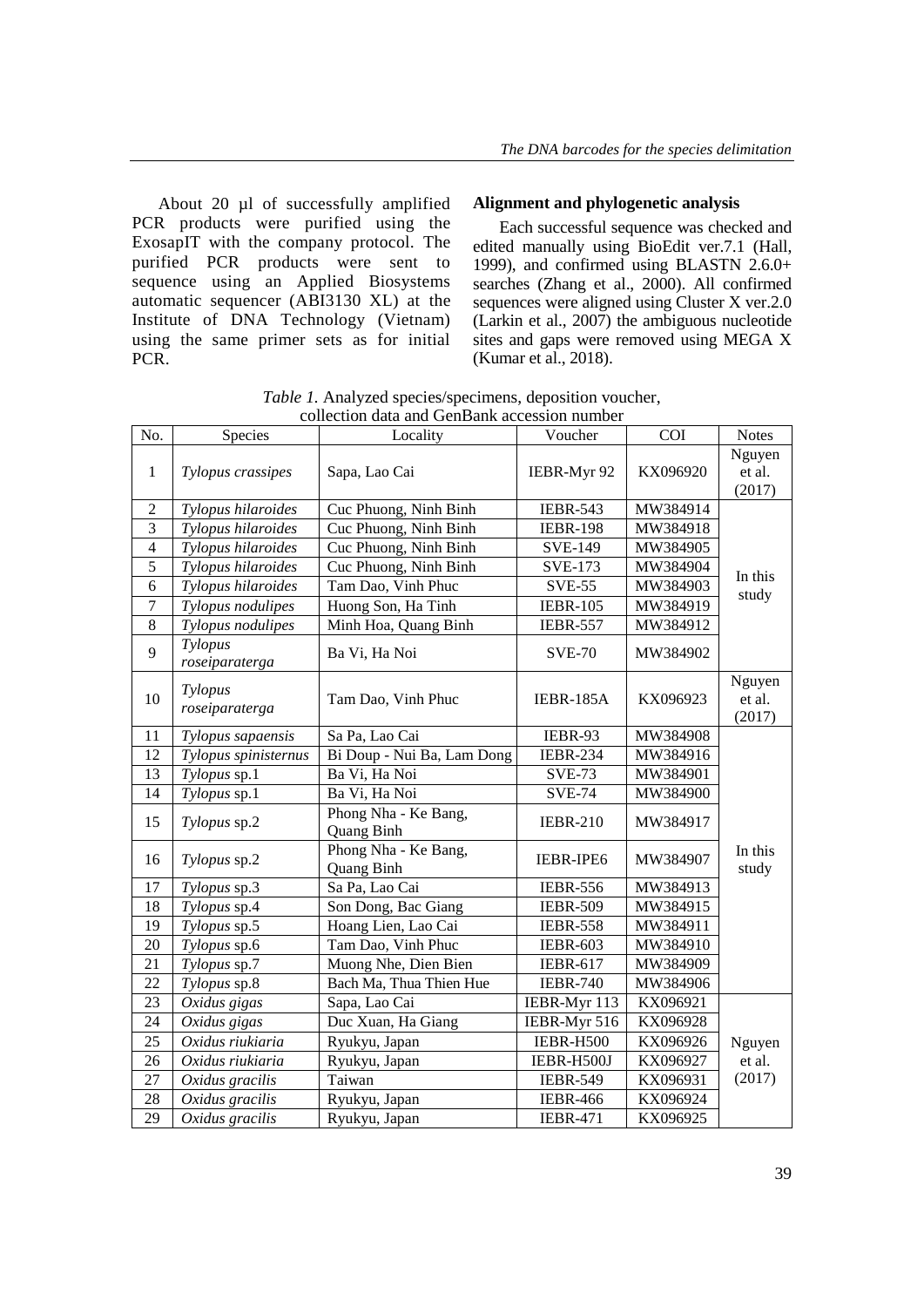The reliability of the alignment was estimated using distance estimation and model of Kimura two parameters (K2P) performed in MEGA X (Kimura, 1980). The nucleotide frequencies were statistically calculated using MEGA X. The COI sequences were translated into amino acids for confirmation using transversion code in MEGA X.

The phylogenetic tree was reconstructed using the Maximum Likelihood (ML) analysis with the best model resulted from the ModelFinder (Kalyaanamoorthy et al., 2017) performed in IQTREE ver.1.6.2 for Windows (Minh et al., 2020). Models with the lowest BIC scores (Bayesian Information Criterion) are considered to describe the best substitution pattern. Codon positions included were  $1<sup>st</sup>+2<sup>nd</sup>+3<sup>rd</sup>+Noncoding.$ Bayesian Inference (BI) analysis was performed using the MrBayes ver 3.2 (Ronquist et al., 2012) with 10 million generations, heating parameter of 0.06 and sampling every 1,000 generations.

The AGBD analysis was performed using the online server (https://bioinfo.mnhn.fr/abi/public/abgd/abgd web.html) to recognize the number of genetic groups. The parameters are default setting except the selected distance = Kimura80 and the relative gap with  $(X) = 1.0$ .

All specimens and DNA vouchers were deposited in the Department of Soil Ecology, Institute of Ecology and Biological Resources (IEBR), Vietnam Academy of Science and Technology (VAST), Hanoi, Vietnam.

All nucleotide sequences were deposited in GenBank with accession numbers. Collection localities, specimen vouchers, and GenBank accession numbers are presented in Table 1.

### **RESEARCH**

#### **Dataset statement**

The final aligned dataset of the gene COI consists of 570 bp, and has nucleotide frequencies of 20.4, 42.1, 23.4 and 14.1 for A, T, G and C, respectively. The GC content accounts for 37% of total nucleotides. The COI dataset contains 157 (29.9%) parsimony informative and 177 (33.7%) variable sites.

#### **Genetic distances**

The K2P distance between the taxa ranges (*Tylopus* and *Oxidus* species) from 0% to  $22.5\%$  (Fig. 1); overall genetic distance is 16%. The mean interspecific distance between *Tylopus* species is about 15%±1%. The maximum divergence is 18.9% between *Tylopus roseiparaterga* and *Tylopus* sp.5, and the minimum distance is 12.2% between *Tylopus* sp.6 and *Tylopus* sp.7 (Table 2).



*Figure 1.* Interspecific/intraspecific COI variability (K2P): distance to nearest neighbor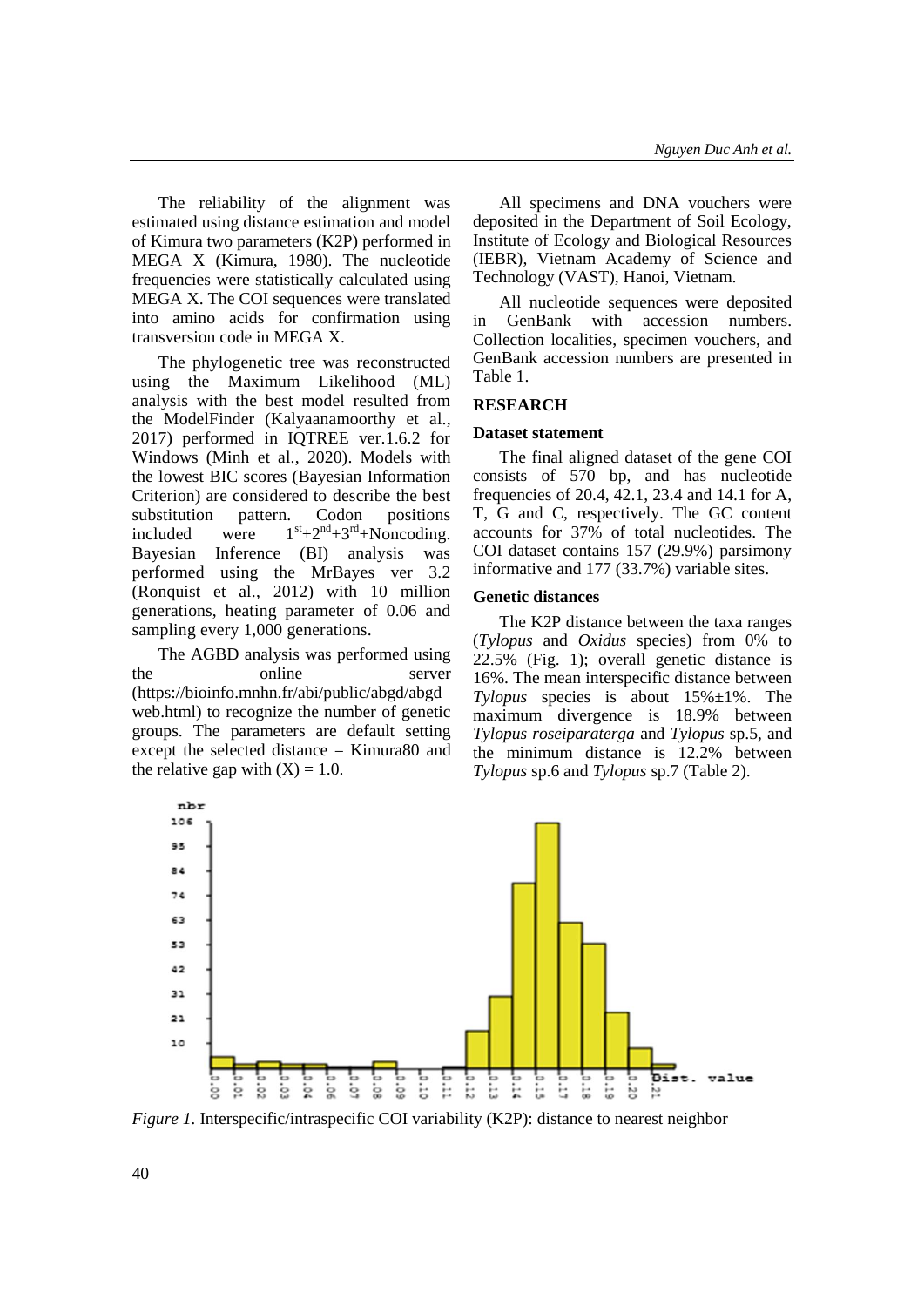| <b>Species</b>              | (1)  | (2)  | (3)  | (4)  | (5)  | (6)  | (7)  | (8)  | (9)  | (10) | (11) | (12) | (13) |
|-----------------------------|------|------|------|------|------|------|------|------|------|------|------|------|------|
| Tylopus nodulipes (1)       |      |      |      |      |      |      |      |      |      |      |      |      |      |
| Tylopus hilaroides (2)      | 15.7 |      |      |      |      |      |      |      |      |      |      |      |      |
| Tylopus $sp.2(3)$           | 17.2 | 17.4 |      |      |      |      |      |      |      |      |      |      |      |
| Tylopus spinisternus (4)    | 16.5 | 15.6 | 14.3 |      |      |      |      |      |      |      |      |      |      |
| Tylopus $sp.4(5)$           | 13.8 | 15.7 | 15.7 | 13.9 |      |      |      |      |      |      |      |      |      |
| Tylopus $sp.3(6)$           | 16.0 | 16.9 | 12.6 | 12.6 | 14.9 |      |      |      |      |      |      |      |      |
| Tylopus $sp.5(7)$           | 15.8 | 15.5 | 14.8 | 16.0 | 15.3 | 14.5 |      |      |      |      |      |      |      |
| Tylopus $sp.6(8)$           | 15.4 | 15.5 | 14.0 | 13.9 | 12.6 | 13.1 | 14.1 |      |      |      |      |      |      |
| Tylopus sp. $7(9)$          | 15.6 | 16.6 | 14.5 | 15.4 | 17.0 | 16.7 | 15.4 | 12.2 |      |      |      |      |      |
| Tylopus $sp.8(10)$          | 18.4 | 18.6 | 15.8 | 17.7 | 15.6 | 15.6 | 17.3 | 15.6 | 15.8 |      |      |      |      |
| Tylopus crassipes (11)      | 18.3 | 17.6 | 17.1 | 16.7 | 16.3 | 15.6 | 18.1 | 15.5 | 17.5 | 18.4 |      |      |      |
| Tylopus sapaensis (12)      | 17.5 | 14.9 | 15.1 | 17.4 | 16.7 | 17.9 | 15.6 | 14.7 | 15.6 | 16.9 | 17.9 |      |      |
| Tylopus roseiparaterga (13) | 16.4 | 18.0 | 16.6 | 17.2 | 16.7 | 17.1 | 18.9 | 15.2 | 14.8 | 16.7 | 13.3 | 16.7 |      |
| $Tylopus$ sp.1 (14)         | 17.9 | 15.2 | 14.7 | 15.8 | 16.3 | 15.6 | 16.2 | 14.1 | 14.6 | 18.5 | 17.0 | 13.1 | 16.2 |

*Table 2.* Estimates of Evolutionary Divergence over Sequence Pairs between *Tylopus* species (%)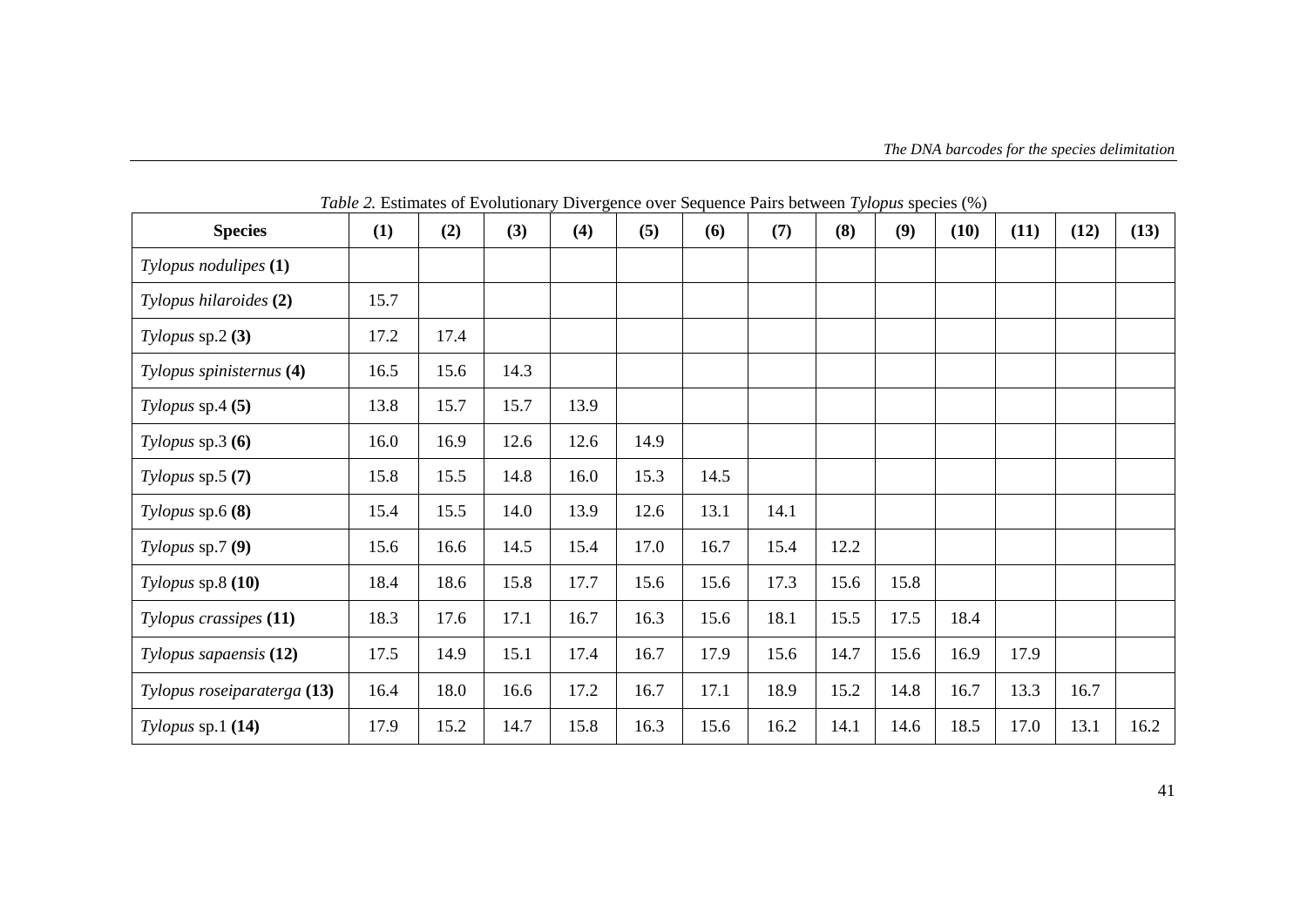Within the genus *Tylopus*, intraspecific divergences are slightly different between species, from 3% (for *Tylopus* sp.3) to 5% (for *Tylopus hilaroides* and *Tylopus* sp.2). Within the genus *Oxidus*, three species have significantly genetic distances, 13.2−14.1% between *O. gigas* and *O. gracilis*; 14.0−15.1% between *O. gigas* and *O. riukiaria*; 12.1−13.2% between *O. gracilis* and *O. riukiaria*. The AGBD analysis also indicates 17 groups with prior maximal distance  $P =$ 0.022–0.036. This result is more likely to satisfy with 17 morphological species including three *Oxidus* species.

# **Phylogenetic analysis**

The phylogenetic trees were reconstructed for the gene COI using two methods of Maximum Likelihood (ML) and Bayesian Inference (BI). For ML analysis, we consider clades with bootstrap values below 65% to be weekly supported, between 65−85% to be moderately supported, and more than 85% to be strongly supported. For BI analysis, clades will be well supported if BI posterior probability is less than 0.65 bpp; be moderately supported if BI is between 0.65−0.85 bpp; and be well supported if BI is more than 0.85 bpp (Nguyen et al., 2017).

Both phylogenic trees also show the distinct separation of all *Tylopus* species and *Oxidus* species. All *Tylopus* species are clearly distinct from each other (Fig. 2). Two large linages are obviously separated with strong supports of bootstrap and BI values (99% and 1.00 bpp, respectively). The first clade includes samples of three species: *Tylopus hilaroides*, *T. sapaensis* and *Tylopus* sp.1. The separation of three species is well to moderately supported by bootstrap and BI values (80−90% and 0.74– 0.9 bpp, respectively). The second clade consists of samples from 11 species. However, the relationship between species in the second clade is not well resolved (Fig. 2b) or very poorly supported by

bootstrap values (Fig. 2a). It seems not to have same common ancestor for 11 *Tylopus* species in the second clade. This problem is mainly due to lack of more species for deeper analysis. Therefore, it is suggested to have more samples from different species for further analysis.

# **DISCUSSION**

The genus *Tylopus* is placed into the Sulciferini with typical characters of spiral solenophore completely sheathing solenomere, presence of postfemoral demarcation and processes (Jeekel 1968). Until now, no relationship analysis among sulciferine genera has been made, except only Golovatch & Enghoff (1993) reported the closer relationship among *Tylopus* species and *Oxidus gracilis*. They recommended that *Oxidus gracilis* or the genus *Oxidus* can be a sister of the genus *Tylopus* because both genera have similar gonopod characters, such as presences of lamina **l**, process **h**, spine **z**. The close relationship was also strongly supported by molecular evidences (Nguyen et al., 2017).

This is the first report on using the COI gene for species identification in the genus *Tylopus* and the family Paradoxosomatidae. Prior to this study, the COI distances were calculated using uncorrected p-distance for *Sphaerobelum* species (from 20.2% to 24.4%) (Zhao et al., 2020), *Glomeris* species (from 11.5% to 17.1%) (Wesener, 2015). In comparison with these researches, the genetic distance between *Tylopus* species (from 12.2% to 18.9%, with means of 15%) is narrower than that of Zhao et al. (2020) but relatively similar to that of Wesener (2015). Regarding phylogenetic analysis, all researches also indicated the COI has limitation due to rapidly evolved mitochondrial gene, and recommend to have more genes, especially of nuclear origin, for evolutionary analysis in addition to COI for a better understanding of evolution (Spelda et al., 2011).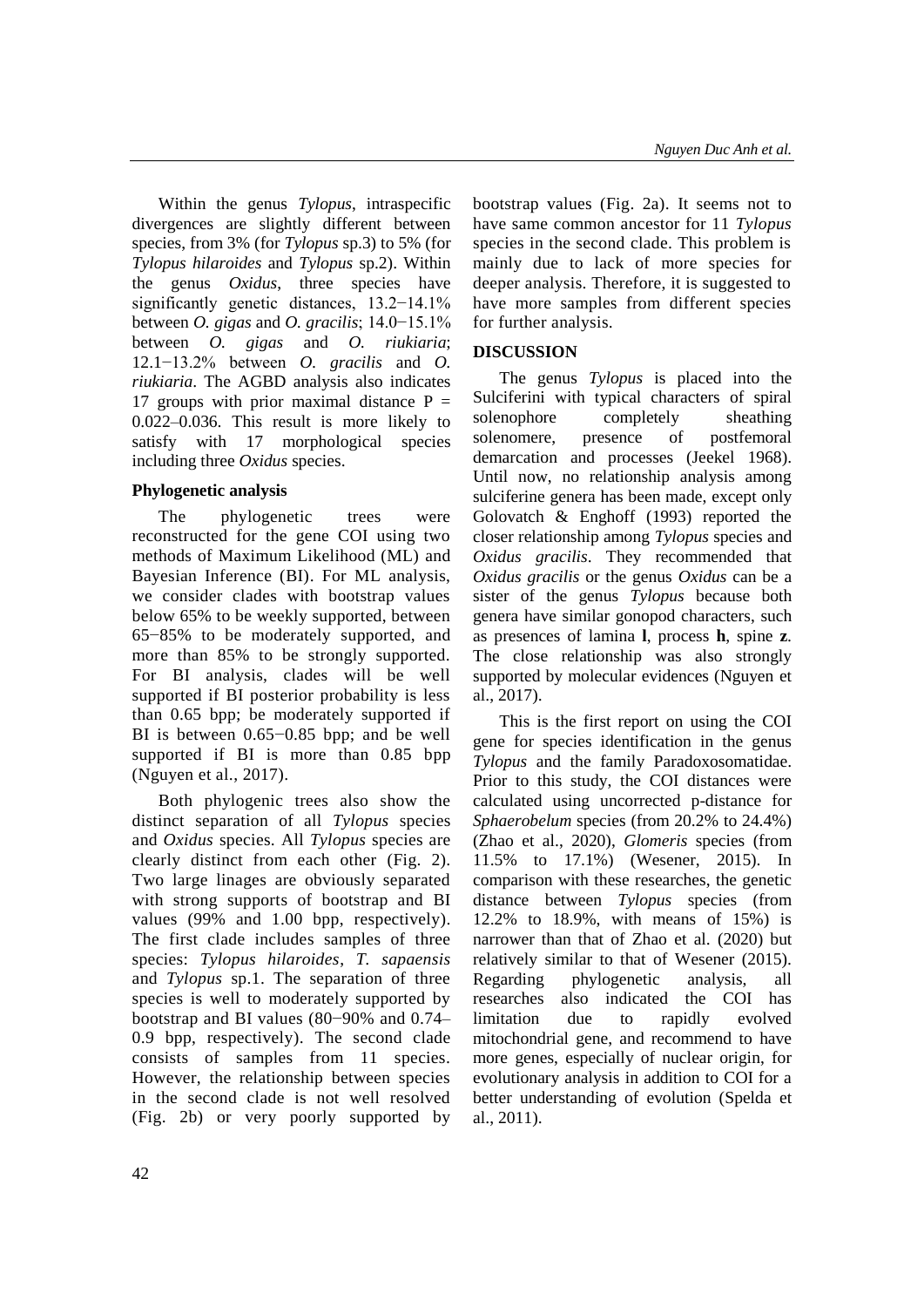

*Figure 2.* Phylogenetic diagram of the *Tylopus* species inferring from 570 bp COI fragment **a**: Maximum Likelihood analysis; **b**: Bayesian Inference analysis. Values at nodes show the bootstrap and BI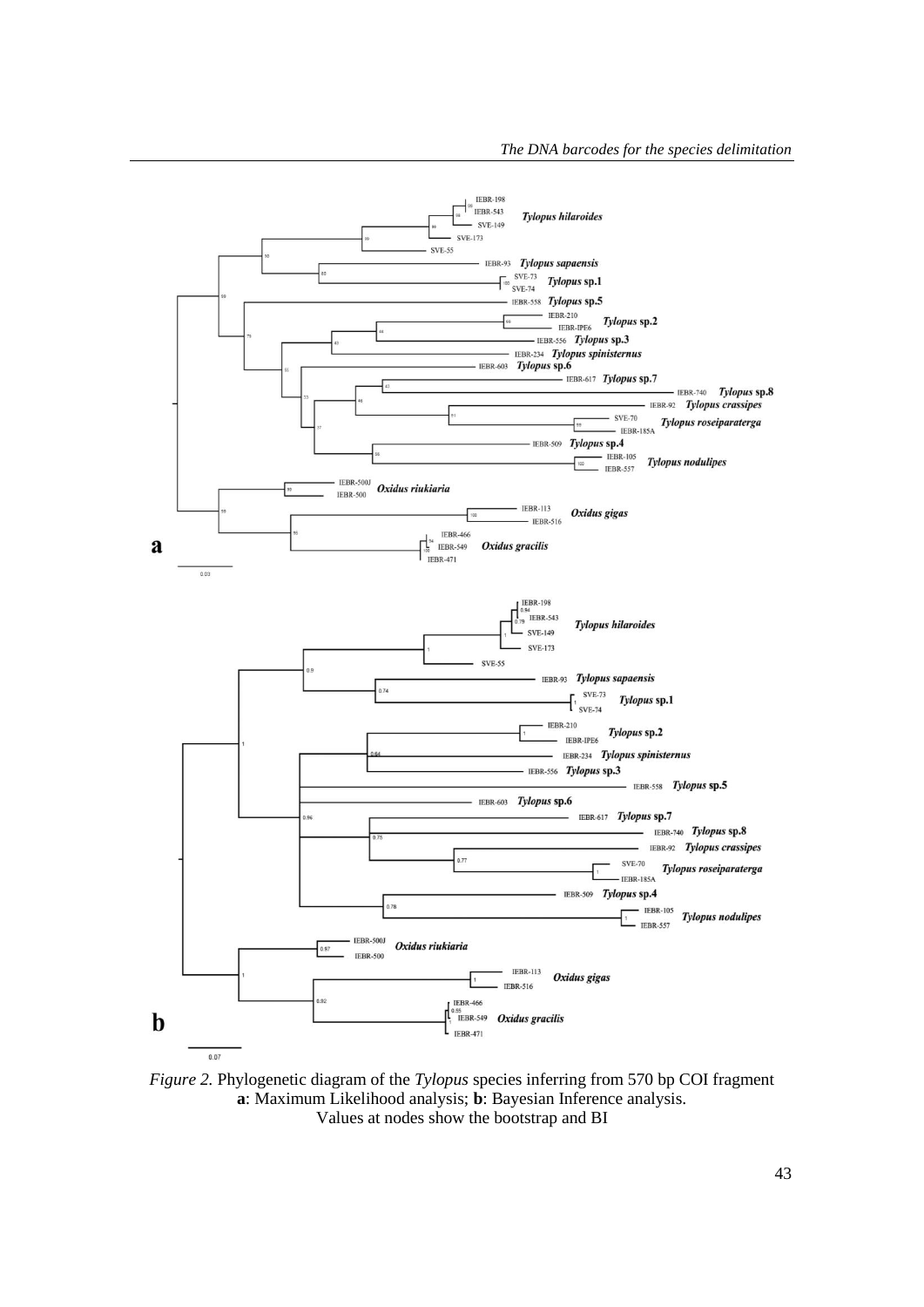#### **CONCLUSION**

The COI barcodes reveals the genetic divergence of 14 *Tylopus* species. The mean interspecific distance is about  $15 \pm 1\%$ (ranging from 12.2% to 18.9%). The intraspecific divergences are slightly different between species, from 3% to 5%.

A COI fragment is an efficient tool in helping to recognize the *Tylopus* species in particular and millipede species in general. However, a reference barcode library is needed and the genetic variation must be better known for the comprehensive molecular identification.

*Acknowledgements:* Authors sincerely thank Dr. Petra Sierwald for her permission to extract DNA from specimens deposited in the Field Museum of Natural History (Chicago, USA). This research is funded by Vietnam National Foundation for Science and Technology Development (NAFOSTED) under grant number 106.05-2019.320.

#### **REFERENCES**

- Attems C., 1937. Myriapoda 3. Polydesmoidea I. Fam. Strongylosomidae. *Das Tierreich*, 68: 1–300.
- Attems C., 1953. Myriopoden von Indochina. Expedition von Dr. C. Dawydoff (1938- 1939). *Mémoires du Muséum National d'Histoire Naturelle*, {N. S., Sér. A, Zool.}5(3): 133–230.
- Enghoff H., Golovatch S. I. and Nguyen D. A., 2004. A review of the millipede fauna of Vietnam (Diplopoda). *Arthropoda Selecta*, 13(1/2): 29–43.
- Golovatch S. I., Enghoff H., 1993. Review of the genus *Tylopus*, with descriptions of new species from Thailand (Diplopoda, Polydesmida, Paradoxosomatidae). *Steenstrupia*, 19(3): 85–125.
- Golovatch S. I., 1984. Contribution to the millipede fauna of Vietnam (Diplopoda), II. *Acta Zoologica Hungarica*, 30(1–2): 53–77.
- Golovatch S. I., 2019. On several new or poorly-known Oriental

Paradoxosomatidae (Diplopoda: Polydesmida), XXVII. *Arthropoda Selecta*, 28(4): 459–478.

- Hall T. A., 1999. BioEdit: a user-friendly biological sequence alignment editor and analysis program for Windows 95/98/NT. *Nucleic Acids Symposium Series*, 41: 95–98.
- Jeekel C. A. W., 1968. On the classification and geographical distribution of the family Paradoxosomatidae (Diplopoda, Polydesmida). Bronder Offset Rotterdam, private*.*
- Kalyaanamoorthy S., Minh B. Q., Wong T. K. F., von Haeseler A., Jermiin L. S., 2017. ModelFinder: Fast model selection for accurate phylogenetic estimates. *Nature Methods*, 14: 587–589. <https://doi.org/10.1038/nmeth.4285>
- Kimura M., 1980. A simple method for estimating evolutionary rate of base substitutions through comparative studies of nucleotide sequences. *Journal of Molecular Evolution*, 16: 111–120.
- Kumar S., Stecher G., Li M., Knyaz C., Tamura K., 2018. MEGA X: Molecular Evolutionary Genetics Analysis across Computing Platforms. *Molecular Biology and Evolution*, 35(6): 1547–1549.
- Larkin M. A., Blackshields G., Brown N. P., Chenna R., McGettigan P. A., McWilliam H., Valentin F., Wallace I. M., Wilm A., Lopez R., Thompson J. D., Gibson T. J., Higgins D. G., 2007. Clustal W and Clustal X version 2.0. *Bioinformatics*, 23: 2947−2948.
- Likhitrakarn N., Golovatch S. I., Prateepasen R. & Panha S., 2010. Review of the genus *Tylopus* Jeekel, 1968, with descriptions of five new species from Thailand (Diplopoda, Polydesmida, Paradoxosomatidae). *ZooKeys*, 72: 23–68.
- Minh B. Q., Schmidt H. A., Chernomor O., Schrempf D., Woodhams M. D., von Haeseler A., Lanfear R., 2020. IQ-TREE 2: New models and efficient methods for phylogenetic inference in the genomic era.